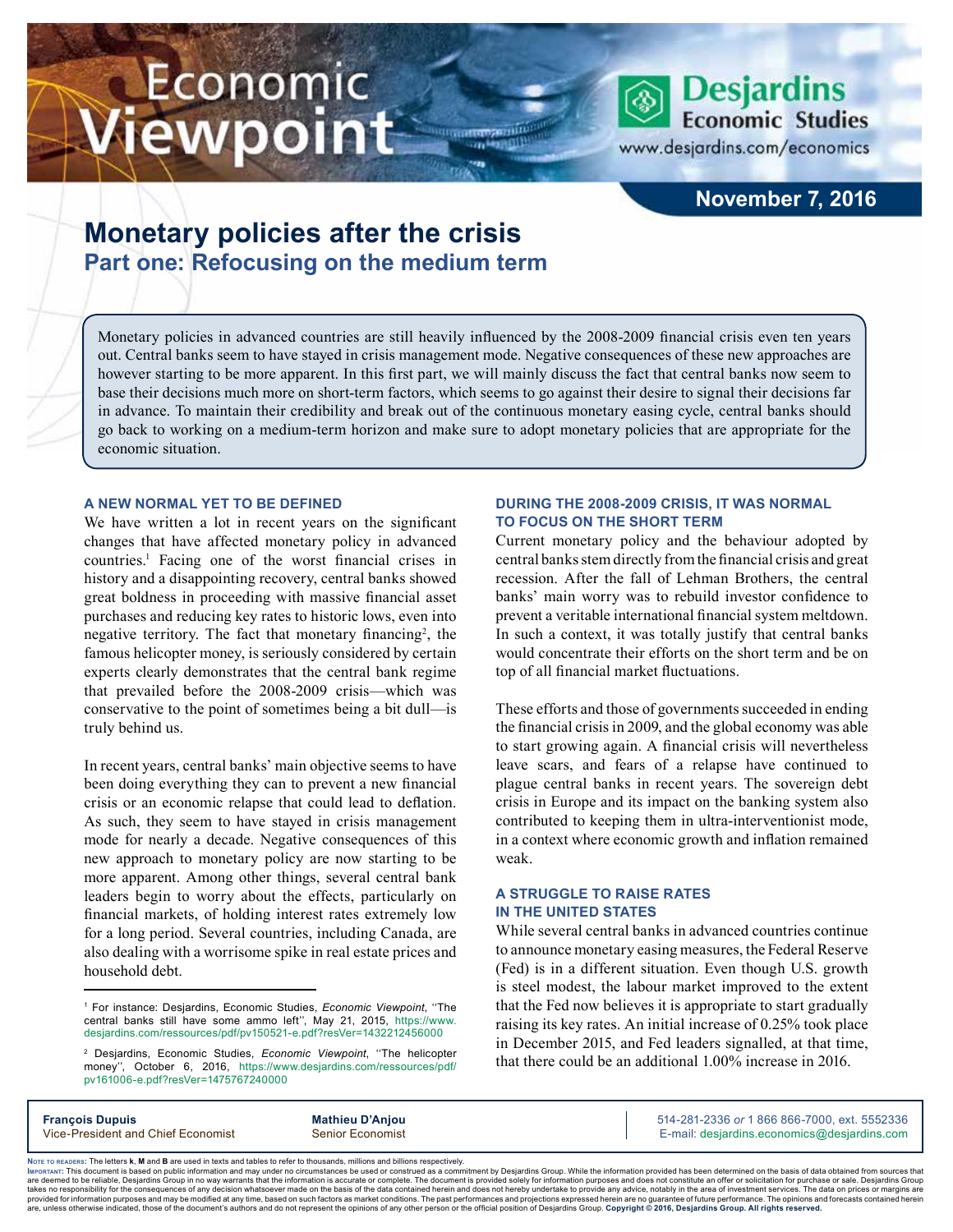

However, things did not go as expected this year, and we are still waiting for the second key rate increase. A stock market drop at the start of the year, poor employment numbers in early June combined with uncertainty around the referendum on Brexit, and a temporary decrease in ISM indexes before the September meeting convinced, at each turn, Fed leaders to stay with the status quo a little longer.

The events that had worried the Fed however quickly turned around (graph 1) and the surprise victory for Brexit ultimately had no major impact on financial markets or the U.S. economic outlook. In fact, Fed leaders did not stop downgrading their forecasts on future interest rate movement in recent years (graph 2), despite a more than acceptable job market performance. Even some Fed leaders worry about this situation, and James Bullard, President of the St. Louis Fed said last summer, "The Fed's actual pace of rate increases has been much slower than what was mapped out by the committee in the past. This mismatch between what we are saying and what we are doing is arguably causing distortions in global financial markets, causing unnecessary confusion over future Fed policy, and eroding credibility."



ces: Bureau of Labor Statistics, Institute for Supply Management and Desjardins, Economic Studie



rg, Federal Reserve and Des

#### **IT'S TIME TO START FOCUSING ON THE MEDIUM TERM**

In our opinion, the primary mistake that Fed leaders are making is to react to all the fluctuations in economic statistics and financial markets. That kind of attitude is reasonable in a crisis, but counterproductive in calmer times, especially since it usually takes several quarters before monetary policy affects the economy and inflation. It is normal that central banks very closely monitor economic statistics, but statistics should only influence their decisions when they change medium-term economic outlooks. Data on job creation for the last 12 months should therefore have a much greater impact on the Fed's next monetary policy decision than should the monthly data released just before a meeting.

It is even more problematic to see that financial market fluctuations now have a major influence on monetary policy decisions. This creates a vicious circle where investors react to any signal from Fed leaders and the Fed reacts to investor reactions. In addition, the perception that a decline in the value of the stock market will trigger a reaction by central banks to support markets creates enormous moral hazard, which could boost asset prices. If we concede that central banks can play a certain role in avoiding serious financial crises, the way to do it is certainly not by trying to limit short-term market fluctuations.

#### **A SUGGESTION FOR THE FED TO REGAIN CREDIBILITY AND PREDICTABILITY**

A clear lesson from recent years is that it is totally counterproductive for the Fed to try to prepare markets well in advance before raising rates only to then allow its decision be influenced by volatile statistics released a few days before a meeting. Under current conditions, it seems to be a good idea to prepare financial markets before an increase. The Fed should however be willing to sacrifice some of its flexibility.

Last September, the Fed signalled that U.S. key rates could go up 0.25% by the end of 2016 and by 0.50% to 0.75% in the following years. Such rate hikes appear perfectly appropriate, but the Fed should now impress upon markets that it would take a major change in the U.S. economic outlook for it to deviate from this path. It would therefore be much less data dependant than it has been in recent years. To make it very clear that the exact moment rates are increased is of little importance, it could even decide that, until further notice, key rates will be changed only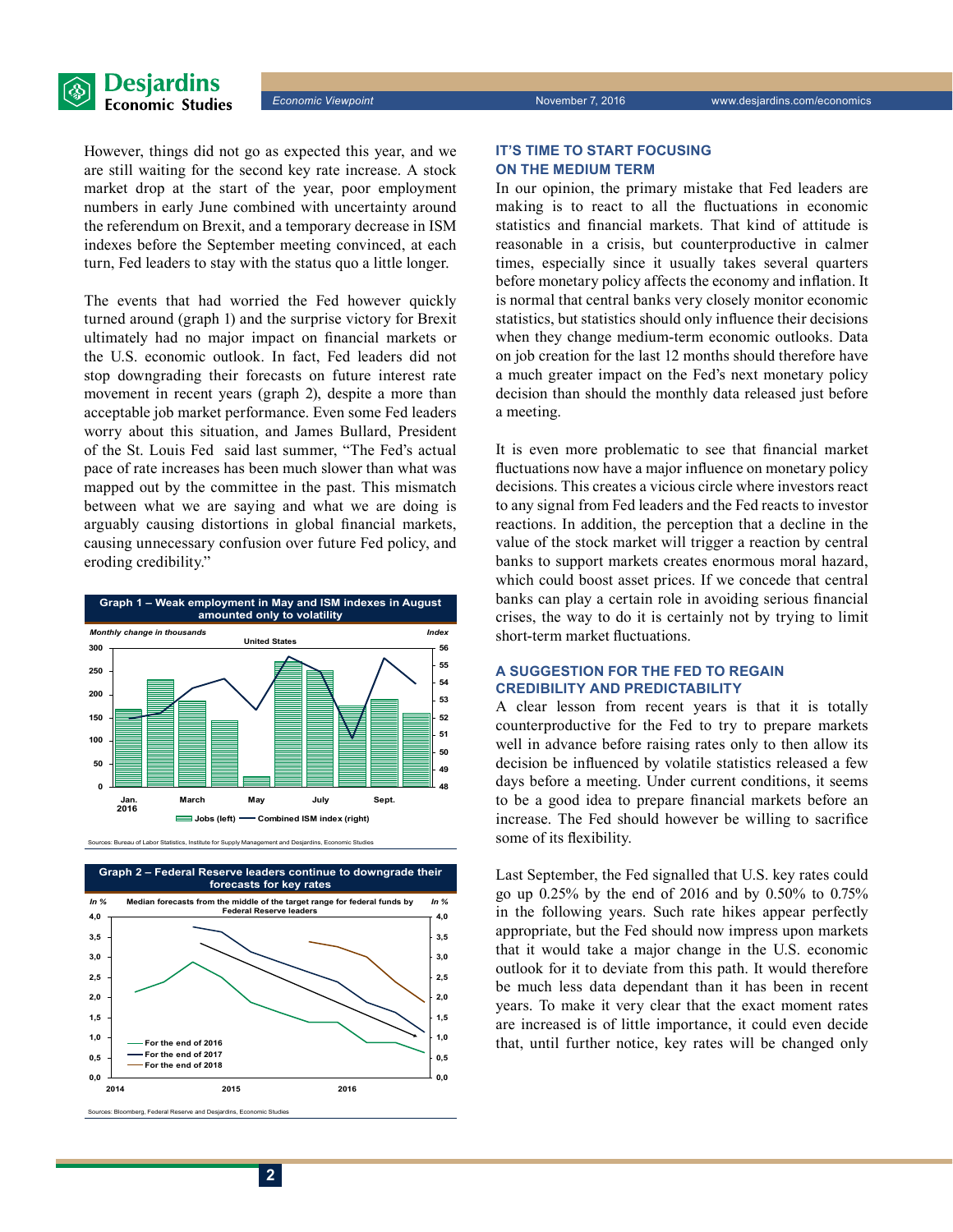**Desjardins Economic Studies** 

during meetings in December, March, June and September, as a former president of the Minneapolis Fed recently suggested.<sup>3</sup>

Next, the most important move would be to actually increase key rates on a regular basis in the coming quarters, even if bad data is released or the markets go through a rough patch. Such an approach would be an important step toward a credible and predictable monetary policy that would let investors focus their attention on other things. In the event of moderate deteriorations to the outlook for the economy or inflation before a meeting when an increase was signalled, the best strategy would be to go ahead with the increase, but to signal an even slower rate increase thereafter. Of course, if there was a major shock, the Fed could justify quickly adjusting its monetary policy because of changes to the U.S. economic outlook.

#### **FOCUS ON KEY RATE LEVELS RATHER THAN THEIR MOVEMENT**

The Fed would not be the only central bank to benefit from refocusing on the medium term. In other advanced countries where the economic recovery is often less advanced and more fragile than in the United States, the question that central banks seem to be asking at each of their meetings is, **is it time to further soften our monetary policy?** As inflation in most countries remains below central banks' target level (graph 3), the answer is often yes. Since each central bank's act of easing tends to exert upside pressure on other countries' currencies, it turns into a vicious circle of continuous monetary policy easing. This is what led to negative rates and even greater purchases of financial securities in several countries.

This approach to always adjusting monetary policy at the margin is not desirable in our opinion. When they meet, central banks should ask this: **is the current level of key rates and other monetary policy interventions still appropriate in light of the outlook for the economy and inflation?** This question acknowledges that it is the level of key rates that influences the economy in the medium term, not its changes. Short-term movements in key rates instead impact financial markets, which should not be the main concern for central banks.

#### **A WIDE DICHOTOMY BETWEEN MONETARY POLICY AND THE ECONOMY**

Continuous adjustment of monetary policy at the margin brought us to a situation where we see increasingly extreme monetary policy despite a more acceptable economic and financial environment. With output gaps not widening anymore, weak inflation is essentially the cause of this dichotomy.

The example of the European Central Bank (ECB) is striking on this point. The sovereign debt crisis in Europe and particularly difficult economic recovery marked by a second recession starting at the end of 2011 could well justify the ECB's further softening of monetary policy in the years following the crisis. However, financial markets seem more solid today and the European economy has returned to growth for 14 quarters now (graph 4). Inflation remains too weak, however, and the ECB still feels bound to do more, as everything points to it announcing an extension of its bond purchase program soon.





 $^{\rm 3}$  Narayana Kocherlakota, Bring the Fed's Dead Meetings to Life, Bloomberg View, October 12, 2016.